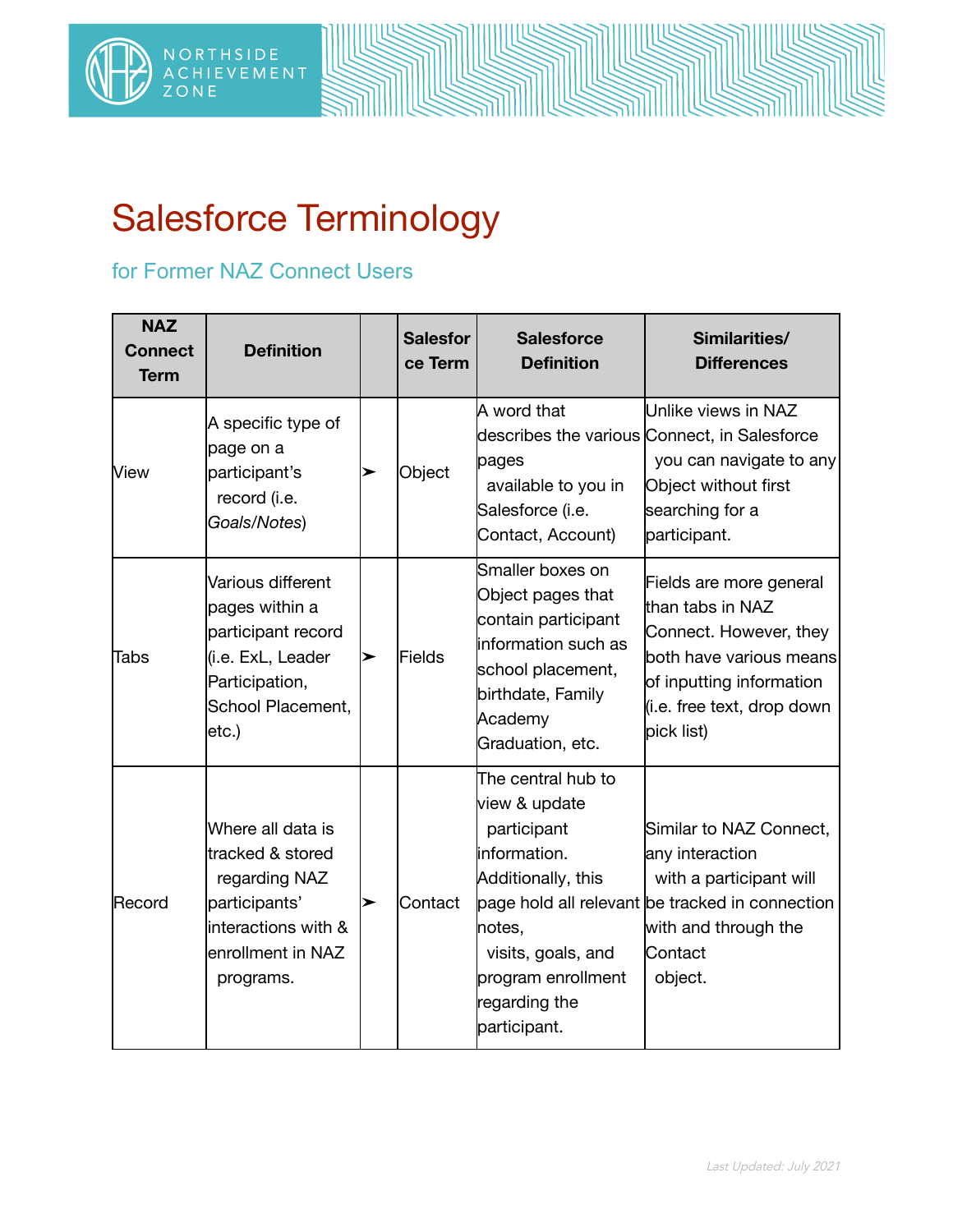

| Lead Staff                    | The coach<br>currently working<br>with a NAZ<br>Family.                                                                              | Contact<br>Owner           | The coach currently<br>working with a NAZ<br>Family.                                                                                          | This field is exactly the<br>same. The only<br>exception being,<br>previous coaches<br>working with a family are<br>listed on the "Related"<br>Contact object tab &<br>under "History."                                                                                                                           |
|-------------------------------|--------------------------------------------------------------------------------------------------------------------------------------|----------------------------|-----------------------------------------------------------------------------------------------------------------------------------------------|-------------------------------------------------------------------------------------------------------------------------------------------------------------------------------------------------------------------------------------------------------------------------------------------------------------------|
| Household                     | A means of linking<br>all NAZ participants<br>records together to<br>display family<br>structure and<br>group them<br>together.      | Account                    | A means of linking all<br>NAZ participants<br>records together to<br>display family<br>structure and group<br>them together.                  | Unlike in NAZ Connect,<br>there are also<br>Account Pages for<br>Anchor Sites, Partners, &<br>other organizations in<br>the<br>NAZ Ecosystem. The<br>Account object is very<br>similar to the Contact<br>object but its main<br>purpose is to group &<br>organize NAZ<br>participants.                            |
| Strategy<br>Participatio<br>n | A box at the top of<br>each participant's<br>record that<br>displays the ways<br>in which that<br>individual is<br>engaged with NAZ. | Program<br>Engagem<br>lent | The various different<br>programs offered by<br>NAZ and Partner<br>organizations that a<br>participant is enrolled some boxes formerly<br>in. | Program engagements<br>do not include "Anchor<br>School" or "EC Anchor<br>Site." Rather, Program<br>Engagements are a<br>combination of<br>"Leadership" and "ExL<br>Placement" tabs with<br>seen in the Strategy<br>Participation widget (i.e.<br>Family Coaching,<br>Coaching Recruitment,<br>Scholar Coaching). |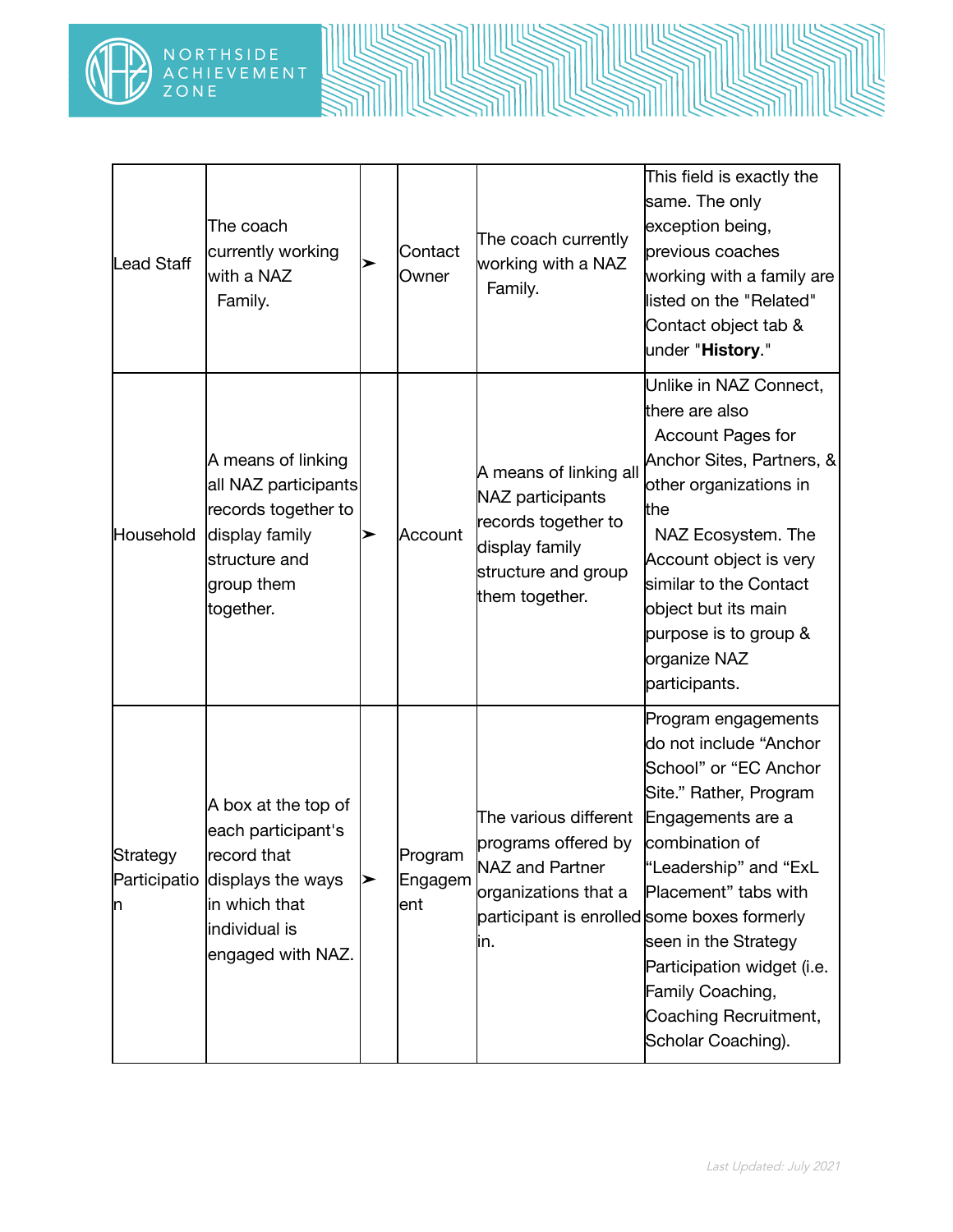

| Goals &<br>Goal Plans | Various<br>commitments a<br>family or<br>participant makes<br>to support their<br>success.                                                                |   | Case<br>Plan | Similar to a Goal<br>Plan, Case Plans<br>outline one specific<br>outcome and have a<br>picklist of smaller<br>Action Items that will<br>help to support a<br>in attaining the<br>desired outcome.                                             | Unlike NAZ Connect, all<br>goals in Salesforce are a<br>part of a Case Plan.<br>There are no stand alone<br>goals. Additionally, the<br>small goals within Case<br>participants' success Plans are called Action<br>lltems. |
|-----------------------|-----------------------------------------------------------------------------------------------------------------------------------------------------------|---|--------------|-----------------------------------------------------------------------------------------------------------------------------------------------------------------------------------------------------------------------------------------------|-----------------------------------------------------------------------------------------------------------------------------------------------------------------------------------------------------------------------------|
|                       | Action items a<br>family or<br>participant<br>Goal Steps $ $ commits to in order $ $ ><br>to make progress<br>in achieving their<br>larger goal.          |   | lGoal        | Action items a family<br>or participant<br>commits to in order<br>to make progress in<br>achieving their Case<br>Plan.                                                                                                                        | These fields are exactly<br>the same, different only<br>lin name.                                                                                                                                                           |
| Activity              | Activities are the<br>visits, interactions,<br>and engagements<br>one has had with<br>their families.<br>Additionally, this is<br>how time is<br>tracked. | ➤ | Activity     | Logging an Activity<br>allows you to track<br>the time you spend<br>engaging with NAZ<br>Families.                                                                                                                                            | These fields are exactly<br>the same!                                                                                                                                                                                       |
| <b>Notes</b>          | Connected most<br>often to Goals &<br>Goal Plans, this<br>field tracks action<br>items & meeting<br>highlights after<br>engaging with a<br>family.        | ➤ | <b>Notes</b> | This field tracks<br>action items, meeting<br>highlights, & updates These fields are the<br>after engaging with a same, however, the<br>Salesforce should<br>summarize the entire<br>interaction you have<br>with a family or<br>participant. | NAZ Family. Notes in Notes field in Salesforce<br>will be tracked through<br>the "Log An Activity"<br>button.                                                                                                               |